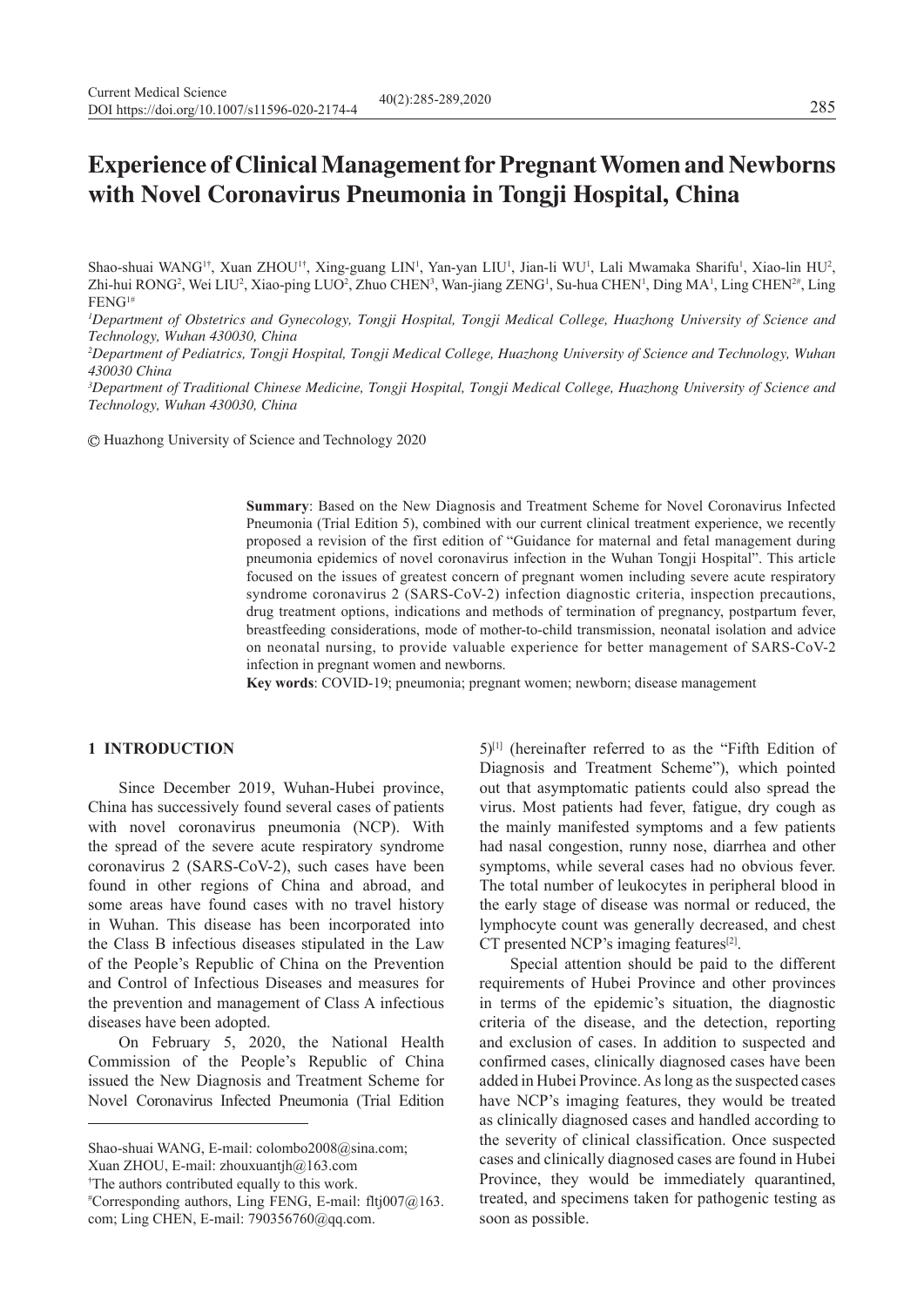Pregnant women are in a state of special immune tolerance and are susceptible to the virus. There has been many confirmed cases of infection in pregnant women in China. We have recently reported a case of neonatal infection with throat swab virus positive at 36 h after birth[3]. Therefore, the diagnosis and treatment plan for suspected or confirmed cases in pregnant women must take into account the situation of both mothers and babies. On January 28, we published "Guidance for maternal and fetal management during pneumonia epidemics of novel coronavirus infection in the Wuhan Tongji Hospital (First edition)"[4]. Based on the clinical characteristics, diagnosis and treatment progress of the recently discovered diseases, we offered an updated clinical management for pregnant women and newborns with NCP.

# **2 MATERNAL MANAGEMENT**

# **2.1 Diagnostic Criteria**

According to the "Fifth Edition of Diagnosis and Treatment Scheme", the diagnostic criteria of Hubei Province and other provinces are different. The cases are still divided into suspected and confirmed cases in provinces outside Hubei. The specific standards have been presented in the "Fifth Edition of Diagnosis and Treatment Scheme". In Hubei Province, in addition to suspected and confirmed cases, clinically diagnosed cases have been added. As long as the suspected case has imaging characteristics of NCP, it will be judged as a clinically diagnosed case, and its clinical classification and treatment principles are consistent with those of the confirmed cases. It emphasizes the importance of clinical diagnosis of imaging, which is conducive to early isolation and early treatment. Details are as follows:

(1) Suspected cases should satisfy any one or none of the items of epidemiological history, and simultaneously meet clinical manifestations at the same time. Comprehensive analysis of the following epidemiological history and clinical manifestations should be applied.

Epidemiological history: ① Travel history or residence history in Wuhan, or surrounding areas near Wuhan, or other communities with case reports within 14 days before the onset of illness; ② Contact history with patients infected with SARS-CoV-2 (positive nucleic acid test) within 14 days before the onset of illness; ③ Contact history with patients who had a fever or patients with respiratory symptoms from Wuhan or surrounding areas near Wuhan or from communities with case reports within 14 days before the onset of illness; ④ Clustering occurrence.

Clinical manifestations: ① Fever or respiratory symptoms; ② Reduction in the total number of leukocytes or normal in the early stage of diseases, or the lymphocyte count is reduced. Note that the blood cells count may not have typical changes during the early stages of the infection in pregnant women.

(2) Clinically diagnosed cases refer to suspected cases that have imaging characteristics of NCP.

(3) Confirmed cases signify clinically diagnosed or suspected cases with one of the following pathogenic evidence: ① Real-time quantitative PCR of respiratory specimens or blood specimens is positive for the detection of SARS-CoV-2 nucleic acids; ②Viruses in respiratory specimens or blood specimens for genetically sequenced are highly homologous to known SARS-CoV-2.

#### **2.2 Institution and Procedure of Hospitalization**

Suspected cases, particularly cases with fever in pregnant women should be firstly pre-diagnosed, temperature checked and directed by a clinician to designated fever clinics. Almost all local health commissions have successively set up designated hospitals for patients with corona virus disease 2019 (COVID-19) including some designated hospitals specialized in pregnant women.

Suspected or confirmed cases outside Hubei Province should be quarantined immediately and on the promise of ensuring the safety of transfer, they should be transferred to the designated hospital that can treat pregnant women as soon as possible. Suspected and clinically diagnosed cases in Hubei Province must be immediately quarantined and treated in a single room, and confirmed cases can be treated in the same ward.

### **2.3 Criteria for Recovery**

If the temperature reverts to normal for more than 3 days, the respiratory symptoms improves significantly, the lung imaging shows obvious absorption of inflammation, and the nucleic acid test for respiratory pathogens shows negative for two consecutive times (sampling interval at least 1 day), the patient could discharge from the hospital or be transferred to the appropriate department for treatment according to other illnesses.

#### **2.4 Inspection Precautions**

Even if eight routine tests for respiratory virus infection are positive, it still cannot exclude SARS-CoV-2 infection. According to existing clinical cases, patients with NCP may be infected with pathogens such as influenza A virus, influenza B virus, and mycoplasma at the same time. Therefore, for suspected cases, clinically diagnosed cases and those with a history of close contact, it is recommended that SARS-CoV-2 pathogenic tests are performed in time even if the eight routine tests for respiratory virus infection are positive. Moreover, it was clinically found that the positive rate of nucleic acid detection in patients with NCP could not reach 100%. If the test result is negative, the test is performed again if necessary.

Whether the radiological examination causes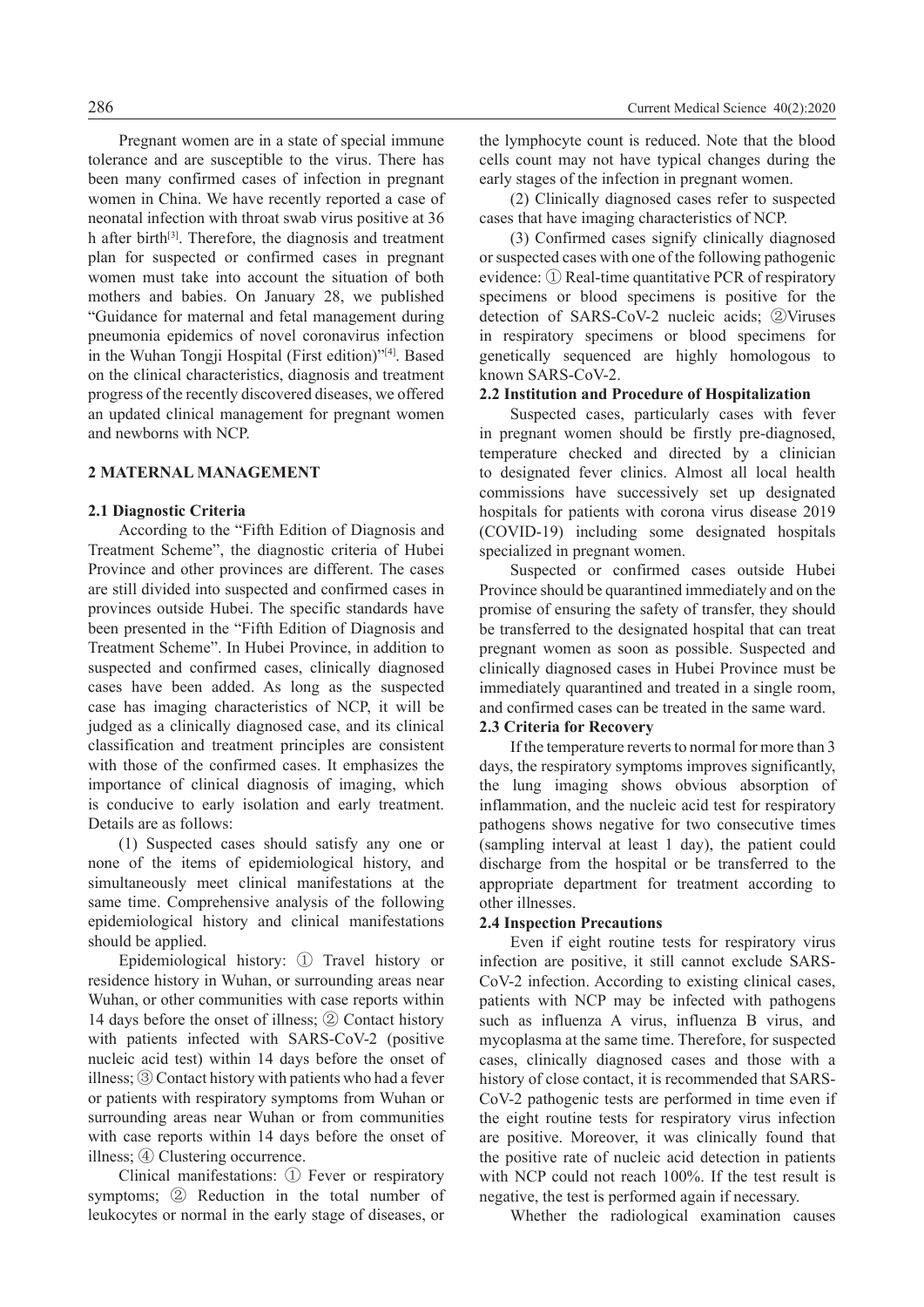abnormal fetal development depends on the gestational week at that time and the fetal radiation dose of the radiological examination technique. Theoretically, the fetal radiation dose of chest CT does not reach the teratogenic threshold, so it is relatively safe. It is recommended that pregnant women take a chest CT examination after informed consent, and take abdominal protection measures for the sake of safety.

# **2.5 Drug Treatment Options**

The use of alpha-interferon in the early stage of pregnancy has the risk of affecting fetal growth and development, hence pregnant women should be fully informed. Lopinavir/ritonavir have been listed as the preferred drug regimen for HIV during pregnancy<sup>[5]</sup>. Based on animal studies and limited human reports, the drug does not appear to increase the risk of adverse pregnancy outcomes. Medical personnel should bring in pregnant women and their families on the benefits for pregnant women and the potential risks for the fetus, and choose the medicine when the potential benefits outweigh the potential risks to the fetus. Obvious embryonic lethality and teratogenicity were observed in ribavirin in animal experiments, thus, it was contraindicated during pregnancy.

Suspected cases as well as mild and ordinary cases in pregnant women could take traditional Chinese medicines for a week. Patients with fatigue and fever could take Jinye Baidu granules, 1 bag at a time, 3 times a day or take Lianhua Qingwen capsule, 4 capsules at a time, 3 times a day. For those with asthenia and gastrointestinal discomfort, Huoxiang Zhengqi (concentrated honey pill or oral liquid) can be selected, 8 capsules or 1 stick at a time, 3 times a day. Patients with diarrhea can choose berberine 0.3 g once, 2–3 times a day. It is advocated to take a cure according to the prescription of gynecologists of traditional Chinese medicine. There is no safety data currently in pregnant women taking the above mentioned traditional Chinese medicines, but the antiviral efficacy has been recognized. Pregnant women should be informed to weigh the advantages and disadvantages before choosing to use them. Because the pregnant women infected with SARS-CoV-2 are not recommended to breastfeed, taking traditional Chinese medicines might be safe.

### **2.6 Antenatal Examination**

During the epidemic, it is suggested that pregnant women perform prenatal inspection and assessment in accordance with the guidelines for health care under the promise of personal protection during pregnancy. It is necessary to pay close attention to fetal movement changes during the third trimester. Those with complications should increase the frequency of the prenatal inspections. Suspected cases, clinically diagnosed cases and confirmed cases in pregnant women should undergo obstetric examinations at

designated hospitals set by the local health commission that can treat pregnant women. Electronic fetal heart rate monitoring and ultrasound examinations should be used to assess the condition of the fetus based on the gestation week. Other pregnant women are advised to complete the obstetric examination at a medical institution that does not have fever clinics. If it is possible, it is recommended that medical institutions that carry out maternal health care during the NCP epidemic establish green channels for pregnant women[6]. In order to reduce cross-infection, medical institutions that have perinatal health care should take advantage of the Internet Plus to fulfill online consultation and guidance for pregnant women.

### **2.7 Indications and Methods of Terminating Pregnancy**

Before terminating pregnancy during the epidemic, a comprehensive analysis of the severity of the disease, the gestational week and the fetal condition should be taken into account<sup>[7]</sup>. Indications for termination of pregnancy include: (1) Obstetric indications: Judging according to the specific situation and indications for termination of pregnancy. (2) Severe and critical cases: Continuing pregnancy may endanger the safety of the mother and fetus. On the basis of informed consent, pregnancy should be terminated.

Severe cases refer to respiratory distress (respiratory rate  $\geq$ 30 beats/min); or oxygen saturation  $\leq$ 93% at rest; or arterial blood oxygen pressure (PaO<sub>2</sub>)/ oxygen concentration (FiO<sub>2</sub>)  $\leq$ 300 mmHg. Critically ill patients refer to cases with respiratory failure and requirement for mechanical ventilation; or shock; or complications of other organ failure requiring ICU monitoring and treatment.

The principles of how to terminate pregnancy are as follows:

(1) Indications for vaginal delivery: mild illness, good cervical conditions, already in labor and no contraindications to vaginal delivery.

(2) Indications for termination by surgery: severe and critical cases.

The sites of termination of pregnancy for suspected or confirmed cases are dedicated isolation rooms or operating rooms for respiratory infectious diseases in the fever ward. A multidisciplinary joint diagnosis and treatment team should be set up, composed of medical staff in various specialties such as obstetrics, neonatal, infection, respiratory and anesthesia. Operating room should be established and special surgery and anesthetic items must be prepared $[6]$ . It is important to note that one case of neonatal infection with pharyngeal swab virus positive in a 36-h baby has been reported recently<sup>[3]</sup>. The existence of mother-to-child transmission of SARS-CoV-2 has not been confirmed, although it was reported on the Lancet that there was no vertical transmission of SARS-CoV-2[8]. It is necessary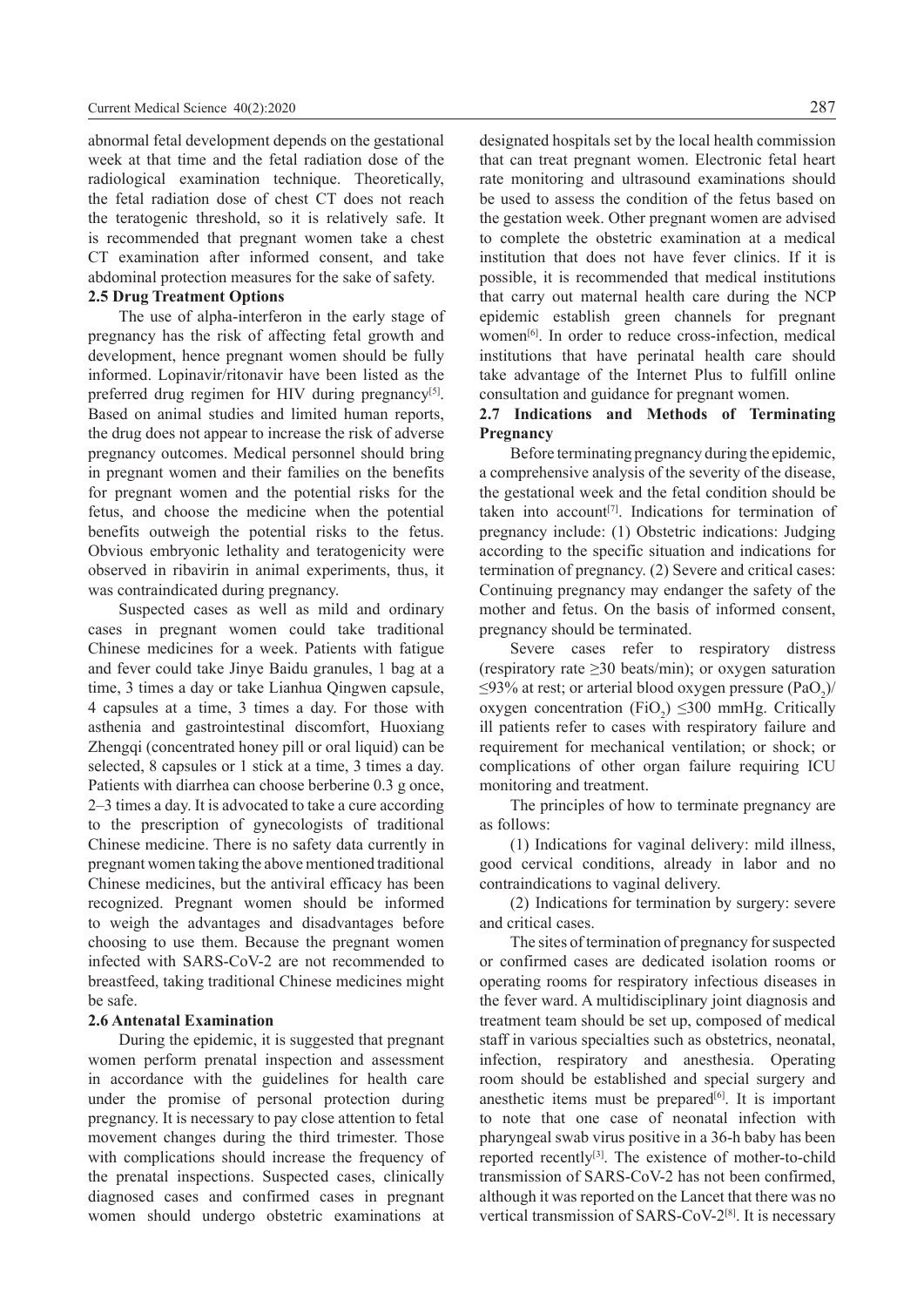to pay attention to the protection for newborns during delivery and clean the newborns as soon as possible.

# **2.8 Postpartum Fever**

After the pregnant giving birth, attention should be paid to maternal fever. Postpartum fever may occur due to the following physical characteristics: decreased immunity originated from fatigue and blood loss in childbirth, anatomy of female genitalia, sweating during puerperium, and postpartum lactation. Once postpartum fever occurs, differential diagnosis to exclude breast swelling, mastitis, urinary tract infections, common colds, and reproductive tract infections must be focused on. Those with SARS-CoV-2 infected pneumonia-related symptoms should perform blood routine, respiratory virus testing and chest CT examinations in a timely manner. If chest CT shows imaging characteristics of NCP, the patient should complete SARS-CoV-2 nucleic acid tests immediately. In the fever clinics, obstetricians and gynecologists should attend to rule out obstetric fever if necessary.

### **2.9 Breastfeeding Considerations**

Close attention must be paid to the hygiene of hands and breasts during breastfeeding. Suspected cases, uncured clinically diagnosed cases and uncured confirmed cases are not recommended to breastfeed. Lopinavir/ritonavir can be secreted with the milk of rats but it is uncertain whether the breast milk in human contains ingredients of the drug. Therefore, breastfeeding is not suggested while taking this medicine. During the suspension of breastfeeding, it is advised that the mother empties her breasts regularly.

### **3 FETAL MANAGEMENT**

### **3.1 Diagnostic Criteria**

Two conditions need to be met at the same time for the diagnosis of newborns: ① Meet the diagnostic criteria of Fifth Edition of Diagnosis and Treatment Scheme; ② SARS-CoV-2 nucleic acid test is positive regardless of whether the newborn has developed symptoms or not.

# **3.2 Mode of Mother-to-child Transmission**

It has been reported that a case of SARS-CoV-2 infection with positive nucleic acid of pharyngeal swab virus occurred in a baby only 36 h after birth $[3]$ , and the mother was a confirmed case of SARS-CoV-2 infection. Therefore, the existence of mother-to-child transmission of SARS-CoV-2 remains to be verified.

The possible ways of SARS-CoV-2 infection are: vertical transmission from mother to fetus, close contact transmission, droplet transmission (family members, family visitors) and hospital-acquired infections.

Newborns who meet any one of the followings need to be examined: ① Pregnant women were confirmed or suspected to SARS-CoV-2 infection;

②Pregnant women were in close contact with family members who were confirmed or highly suspected of being infected; ③ In the process of caring for newborns, family members were confirmed or highly suspected to infection.

If the above situations happen, the newborn should be isolated and observed immediately as soon as possible, and nucleic acid tests should be carried out, too. In addition, breastfeeding should not be performed if the mother was infected by SARS-CoV-2[9].

# **3.3 Neonatal Isolation**

Newborns who have been confirmed with SARS-CoV-2 infection must be transferred to an isolated observation ward for at least 14 days. If the delivery institution does not have the conditions of a neonatal isolation ward, the newborn must be transferred to designated medical institutions that can isolate and treat for them. Newborns suspected of having SARS-CoV-2 infection should also be transferred to an isolation ward for observation or treatment until the recovery standard is met. Only when the mother is negative of two consecutive SARS-CoV-2 nucleic acid tests (interval of 1 day) and under informed consent, the mother and child can be in the same room $[10]$ .

# **3.4 Advice on Neonatal Nursing**

During the COVID-19 epidemic, if the newborn has no history of contact and no special discomfort, such as fever, there is no need for routine investigation but normal newborn care is required. Preventive and control measures should be taken during home care: single rooms with appropriate temperature and humidity, minimizing caregivers, regular window ventilation, caregivers washing hands and face often, disinfecting the daily supplies of newborns, etc. It is recommended to use 75% medical alcohol and chlorine-containing disinfection water to wipe the floor and furniture. Heat-resistant bottles and pacifiers should be disinfected at high temperature<sup>[11, 12]</sup>.

If mothers have been diagnosed or suspected to have SARS-CoV-2 infection and newborns have not yet completed disease screening and hearing testing, they can go to the local maternity and child health care institutions for additional newborn disease screening and hearing testing after the end of the epidemic. If vitamin K1 is not added to newborns at birth, supplementation is also required.

Pregnant women are in a state of special immune tolerance. The mucosa of upper respiratory tract (nose, pharynx, trachea) is thickened, slightly congested and edematous. In addition, immunity of newborns is extremely poor. Both mothers and newborns are prone to suffer from upper respiratory tract infection. Meanwhile, because of being susceptible to SARS-CoV-2, pregnant women are more likely to develope complications or even progress to severe cases after being infected with SARS-CoV-2<sup>[13]</sup>, prevention and